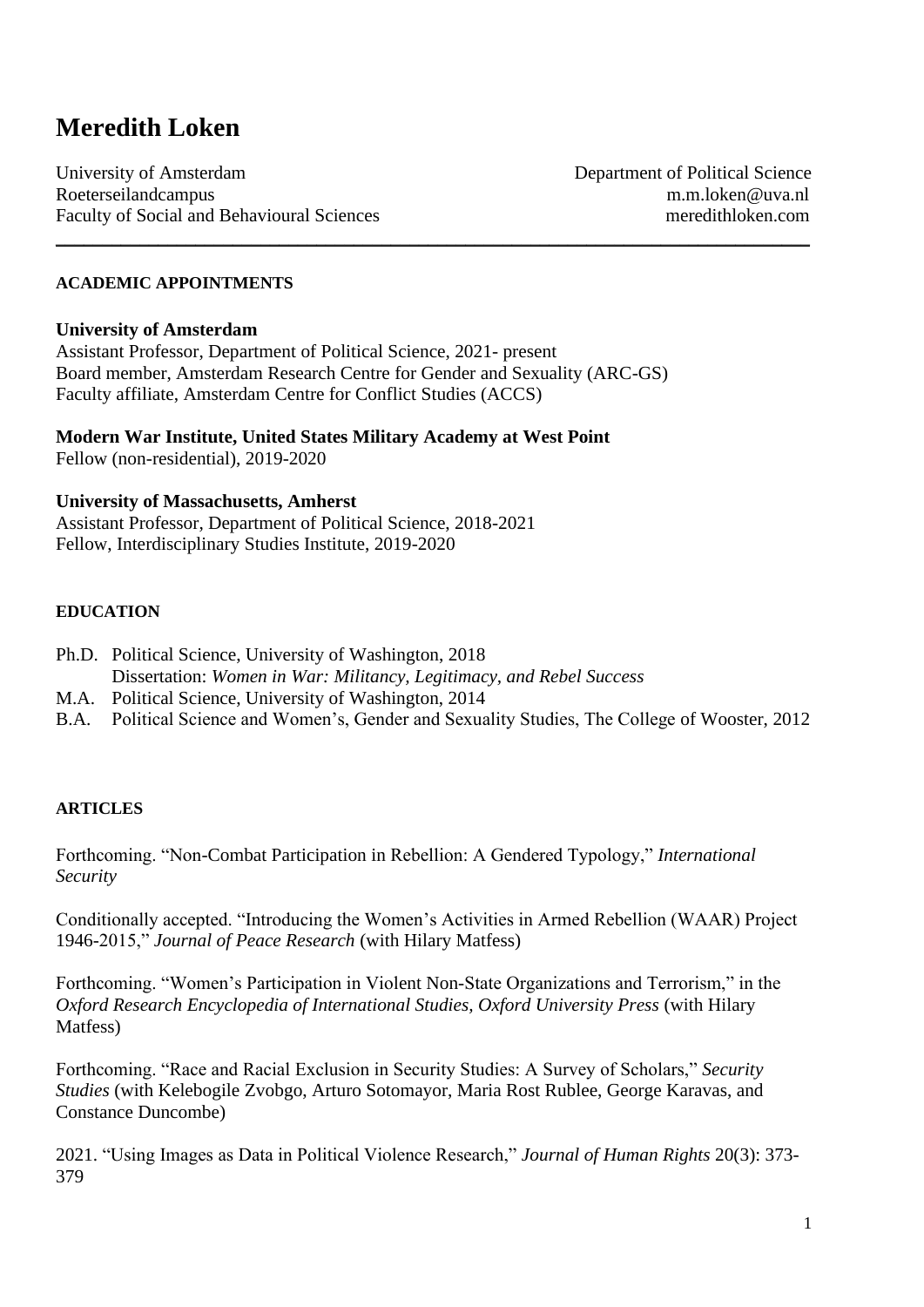2020. "'Both Needed and Threatened:' Armed Mothers in Militant Visuals," *Security Dialogue* 52(1): 21-44

2018. "Deploying Justice: Strategic Accountability for Wartime Sexual Violence," *International Studies Quarterly* 52(4): 751-764 (with Milli Lake and Kate Cronin-Furman)

2018. "Explaining Extremism: Western Women in Daesh," *European Journal of International Security* 3(1): 45-68 (with Anna Zelenz)

2017. "Rethinking Rape: The Role of Women in Wartime Violence," *Security Studies* 26(1): 60-92

2014. "#BringBackOurGirls and the Invisibility of Imperialism," *Feminist Media Studies* 14(6): 1100-1101

## **WORK IN PROGRESS**

"Queering Gender-Based Violence Scholarship: An Integrated Research Agenda," under review following an invitation to revise and resubmit, *International Studies Review* (with Jamie Hagen)

"Women's Wings in Rebel Organizations: Prevalence, Purpose, and Variations" (with Hilary Matfess)

"Gendering Rebel Origins: Women as First Movers in Civil War"

"Race, Gender, and Perceptions of Agency in the United States of America's Daesh-Related Prosecutions" (with Jenna Norosky)

# **ANALYSIS, OP-EDS, AND OTHER WRITING**

2020. "Why Race Matters in International Relations," *Foreign Policy*, Summer (print issue) (with Kelly Zvobgo

- Re-published in *International Politics: Classic and Contemporary Readings* (2nd edition) Robert Person, ed. 2021. SAGE Publishing and CQ Press
- Listed in the *New York Times'* 'The Interpreter' "What We're Reading"

2020. "Marine Corps Gender Desegregation is Overdue and Only the First Step," *Modern War Institute,* January

2019. "The West Needs to Take the Politics of Women in ISIS Seriously," *Foreign Policy*, March (with Kanisha D. Bond, Kate Cronin-Furman, Milli Lake, Sarah Parkinson, and Anna Zelenz)

2019. "Gendered Violence and Political Agendas," *Political Violence @ a Glance*, February (with Hilary Matfess and Robert U. Nagel)

2018. "No, Your Trump-is-gay-for-Putin Jokes Aren't Funny," *The Washington Post* (print issue, Outlook)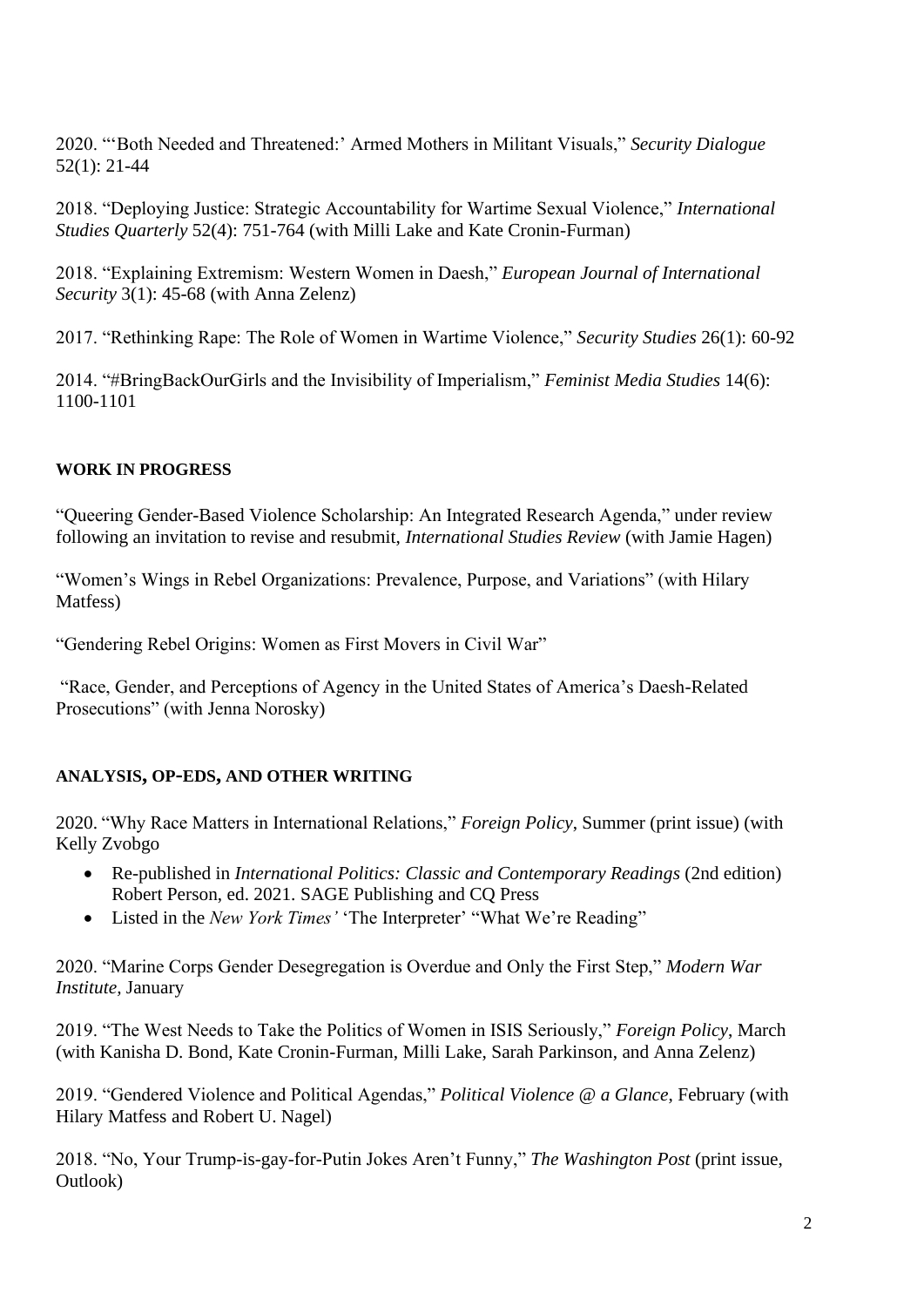2017. "Will Integrating Women Into Armed Groups Prevent Rape?" *Political Violence @ a Glance*, January

2016. "Why do Western Women Join Daesh?" *Sustainable Security,* Oxford Research Group, July (with Anna Zelenz)

## **GRANTS, HONORS, AND AWARDS**

| 2022-2025 | National Counterterrorism Innovation, Technology, and Education Center<br>(NCITE), "Understanding the Link Between the Recruitment and Operational<br>Behavior of Terrorist Organizations," (with Evan Perkoski and Alec Warsnop)<br>$(\$514, 222)$ |
|-----------|-----------------------------------------------------------------------------------------------------------------------------------------------------------------------------------------------------------------------------------------------------|
| 2021      | Small Grants Program, Women, Gender & Politics Research Section of APSA,<br>"Introducing the Women's Activities in Armed Rebellion (WAAR) Project 1946-<br>2015," (with Hilary Matfess)                                                             |
| 2017-2018 | Presidential Dissertation Fellowship, University of Washington                                                                                                                                                                                      |
| 2017-2018 | Richard B. Wesley Endowed Fellowship in Comparative Politics, University<br>of Washington                                                                                                                                                           |
| 2016      | Peter May Graduate Research Grant, University of Washington                                                                                                                                                                                         |
| 2015-2016 | Richard B. Wesley Endowed Fellowship in International Security, University<br>of Washington                                                                                                                                                         |

## **RECENT INVITED TALKS**

| 2021 | University of Minnesota International Relations Colloquium |
|------|------------------------------------------------------------|
| 2021 | University of Wisconsin International Security Colloquium  |

- 2020 Hamilton Lugar School of Global and International Studies at Indiana University
- 2020 United States Senate Staff National Security Discussion Group
- 2020 Bridging the Gap Project, American University
- 2020 Boston University
- 2019 Harvard University Women and Public Policy Program
- 2019 Yale University MacMillan Center
- 2018 Wesleyan University Allbritton Center for the Study of Public Life

## **RECENT WORKSHOPS AND CONFERENCES**

International Studies Association Annual Convention: 2016, 2017, 2019, 2021 American Political Science Association Annual Meeting: 2018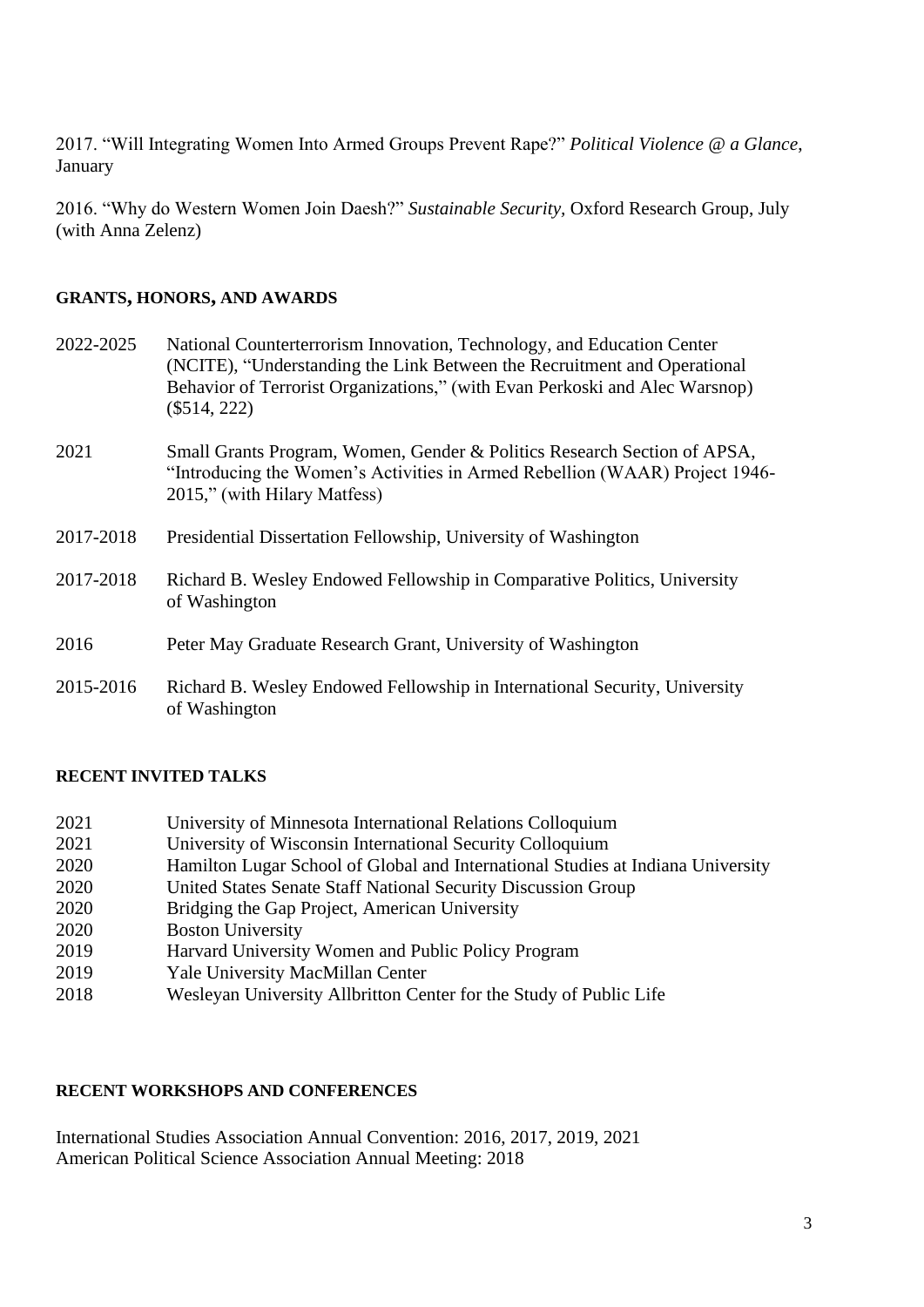| 2022 | Under-Researched Aspects of Gender and Security, University of Amsterdam<br>(organizer and participant)                                        |
|------|------------------------------------------------------------------------------------------------------------------------------------------------|
| 2022 | Feminists Takes on Rebel Warfare and Civil War Workshop, Swedish Defence<br>University                                                         |
| 2020 | Peacekeeping, Human Security, and Violence Workshop, University of Maryland                                                                    |
| 2020 | The New Directions in the Quantitative Study of Gender and Peace Science, Peace<br><b>Science Society</b>                                      |
| 2020 | Centre for the Analysis of the Radical Right Annual Conference (cancelled due to the<br>covid19 pandemic)                                      |
| 2019 | Conference on Ideology and Political Violence, Texas A&M University                                                                            |
| 2019 | Women Waging War, Columbia University Saltzman Institute of War and Peace<br>Studies and City College's Politics of Sexual Violence Initiative |
| 2019 | Conflict, Violence and Security Workshop, University of Massachusetts Amherst                                                                  |
| 2017 | Workshop on Measuring Inclusion, Josef Korbel School of International Studies,<br>University of Denver                                         |
| 2017 | Summer Workshop on the Analysis of Military Operations and Strategy, Columbia<br>University                                                    |
| 2016 | The Conceptualization and Measurement of Female Combatants Workshop, School of<br><b>International Service, American University</b>            |

# **PROFESSIONAL DEVELOPMENT**

| 2019 | International Policy Summer Institute (IPSI), Bridging the Gap Project       |
|------|------------------------------------------------------------------------------|
| 2019 | College and University Educators Workshop, Council on Foreign Relations      |
| 2019 | Researching and Teaching Security, Alliance to Advance Liberal Arts Colleges |

# **TEACHING**

| 2020-2021 | Nominee, University of Massachusetts, Amherst Distinguished Teaching Award  |
|-----------|-----------------------------------------------------------------------------|
| 2019-2020 | Finalist, University of Massachusetts, Amherst Distinguished Teaching Award |

- 2017-2018 Excellence in Teaching Award, University of Washington
- 2013-2016 Commendation for excellence in teaching, University of Washington

*Courses taught* 

International Relations (graduate) Gender and Armed Conflict (graduate, undergraduate) Political Violence (undergraduate)